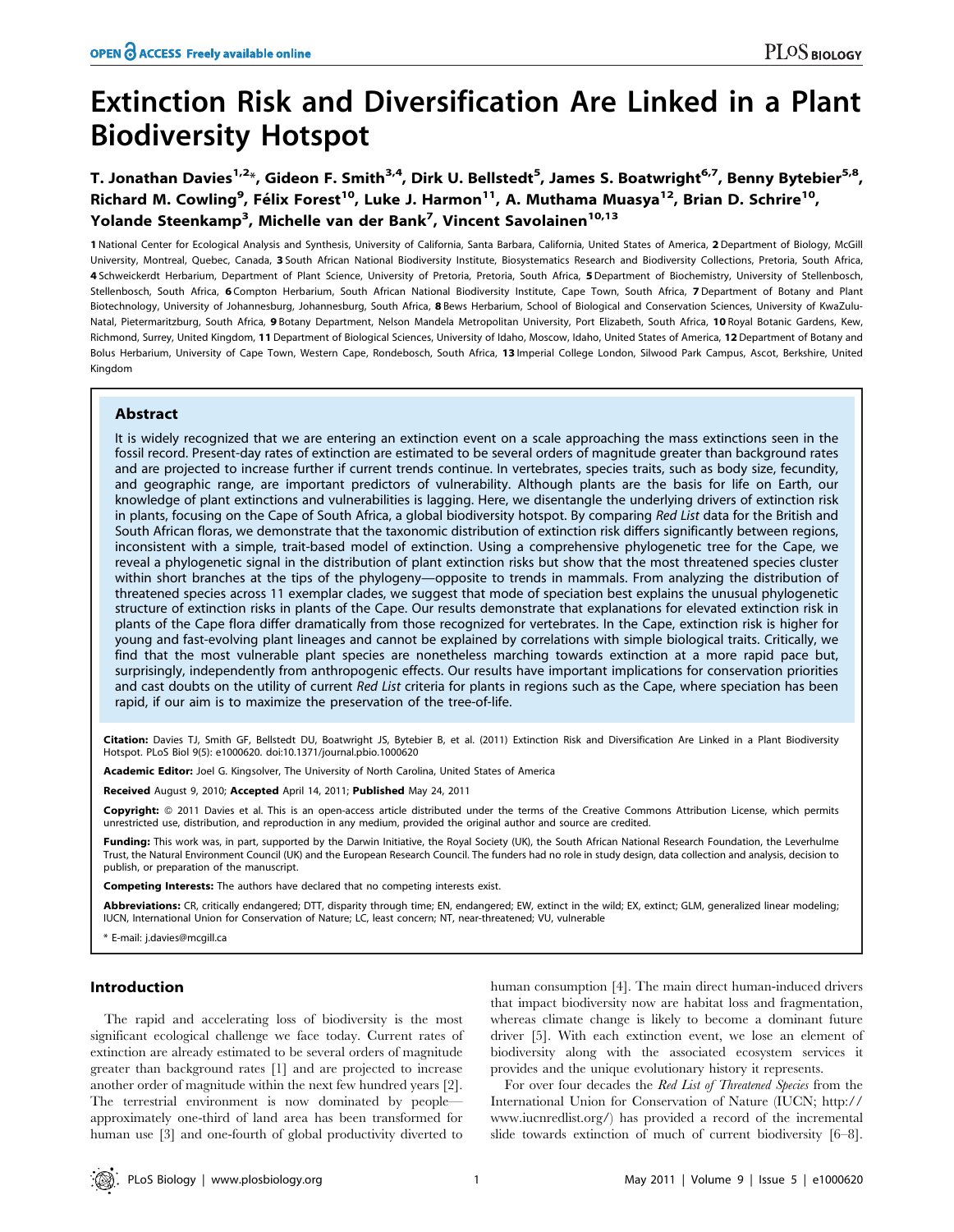## Author Summary

The rapid loss of biodiversity is the most significant ecological challenge we face today. Over the past few years, the International Union for Conservation of Nature has published Red Lists documenting the inexorable slide towards extinction of species; recent losses include the Hawaiian crow, golden toad, Baiji dolphin, and the West African black rhino. In groups we know well, such as mammals, the risk of extinction has been related to biology, with the most vulnerable species tending to be large, slow breeding, and narrowly distributed. Although plants are the basis for life on Earth, our knowledge of the drivers of plant extinctions is poor. Here, we disentangle the causes of plant extinctions. We show that the processes linked with extinction risks in plants of the Cape, South Africa differ from those for vertebrates more generally. The most vulnerable species are found within young and fast-evolving plant lineages, opposite to patterns in vertebrates. Our results illustrate the intricate link between the processes of speciation and extinction. We also show that the most threatened species are marching towards extinction at faster rates, but surprisingly, the risk appears independent of human effects.

Based on detailed, peer-reviewed assessments [9], species are placed into one of the following seven categories, in order of increasing extinction risk: least concern (LC), near-threatened (NT), vulnerable (VU), endangered (EN), critically endangered (CR), extinct in the wild (EW), and finally, extinct (EX). There are currently 47,978 species on the IUCN Red List, of which 17,315 are classified as threatened with extinction; the vast majority (75%) of these records are from animals. In vertebrates, including mammals, birds, and amphibians, the proportion of species falling within the different threat categories differs significantly between higher taxa [10–13], indicating taxonomic selectivity in species vulnerabilities. Species traits linked with body size, generation times, and geographic range size are commonly associated with threat status [10,13–16], with the most vulnerable species tending to be nested within species-poor clades [12,13]. Identifying the key traits linked to high extinction risk is critical for predicting future declines and provides an opportunity for implementing preemptive conservation measures [17], although the particular attributes that influence vulnerability can differ among clades and geographic regions [18,19].

Our knowledge of extinction in plants is much poorer than for vertebrates, with  $\leq 5\%$  of known plant species assessed (10,916 species) by the IUCN using current criteria. Nonetheless, current listings are still informative, especially if we focus on regions where taxonomic sampling has been more complete. Within flowering plants, over 70% of currently listed species are classified as at risk of extinction (category VU or higher; Figure 1), a much higher percentage than that reported for vertebrate groups (22% listed species). In large part, this likely reflects the relative incompleteness of the dataset for plants, and recent efforts suggest the proportion of threatened plants might be similar to that for mammals [20], although these estimates assume an even distribution of threatened species within higher taxa.

Parallel to trends for vertebrates, plants also demonstrate an uneven distribution of threat across taxonomic ranks in both local floras [21–23] and globally, as shown here  $(p<0.001$  and  $p=0.002$ from randomizations for families and orders, respectively; see Materials and Methods, Tables S1 and S2) and suggested elsewhere [24]. However, plant studies based on local floras show

that life history traits (e.g., pollination syndrome, sexual system, habit, height, and dispersal mode) seem to only correlate poorly with species rarity (relative frequency of occurrence) or threat (index of species' decline or vulnerability to future decline) [25– 27], and putative key traits differ between studies [23,26,28,29]. Significant taxonomic structure in the distribution of threat in the absence of any strong correlation with heritable biological traits requires an explanation—although it remains possible that important traits have yet to be identified. Further, in contrast to findings for vertebrates, threatened plant species, as indexed by rarity, tend to be over-represented within species-rich taxa [21,22]. This trend suggests a potential link between the processes of speciation and extinction [30]. We have not attempted to differentiate between rarity and threat status here, because rarity does not have a standard definition or geographical scale and might refer to both local and global scales [21,30] or relate more directly to extinction risk [21,22]. Whilst rarity may not always match to estimates of global threat status as defined by the IUCN, it is a central criterion in Red List (e.g., Criteria A, C, and D), and regional rarity would be expected to provide a good indicator of regional Red List status in the absence of more comprehensive IUCN assessments. Further, a recent study [31] demonstrated that regional Red Lists typically correlate strongly with global listings, and for endemic species, regional status will translate directly to global status.

In this study, we explore the distribution of extinction risks for two of the best-studied floras, the Cape of South Africa and the United Kingdom, for which practically complete regional Red List data have recently been published (Materials and Methods). These two regions represent very different floristic histories, the former assembled via post-glacial recolonization and range expansion, the latter a global biodiversity hotspot [32] with extraordinary high endemism [33] suggesting a rich history of in situ diversification. If the processes of speciation and extinction are coupled, the Cape flora likely provides the best opportunity for detecting the imprint of any such links. Moreover, if there are similarities in the distribution of extinction risks between the UK and Cape floras, it would be strong evidence for common trends across angiosperms. Here, we contrast the taxonomic distribution of extinction risks between the Cape and the UK floras. We then use detailed phylogenetic data for the Cape to identify the factors likely driving extinctions. Phylogenetic approaches not only allow us to correct for the non-independence of characters given the evolutionary relationships between species but also provide information on species' evolutionary histories. We reveal an unusual phylogenetic signal in extinction risks for plants and demonstrate how species' present-day vulnerabilities can be explained by their recent evolutionary past.

### Results/Discussion

Taxonomic structure in the distribution of threat has provided the stimulus to search for heritable traits that predispose some species towards extinction [12,34]. If biological traits were the main determinant of extinction risk, and key traits were evolutionarily conserved so that species within clades tended to share similar vulnerabilities, we would predict the taxonomic distribution of threatened species to be broadly similar among regions. We contrasted the distribution of threat between the UK and South Africa. We revealed that taxonomic patterns differ dramatically between these two regions (Figure 1; Tables S3–S10). For example, some taxa show congruent patterns between the two floras (e.g., Brassicales – cabbages and allies), whereas others differ strikingly (e.g., Asterales – daisies and allies). This mismatch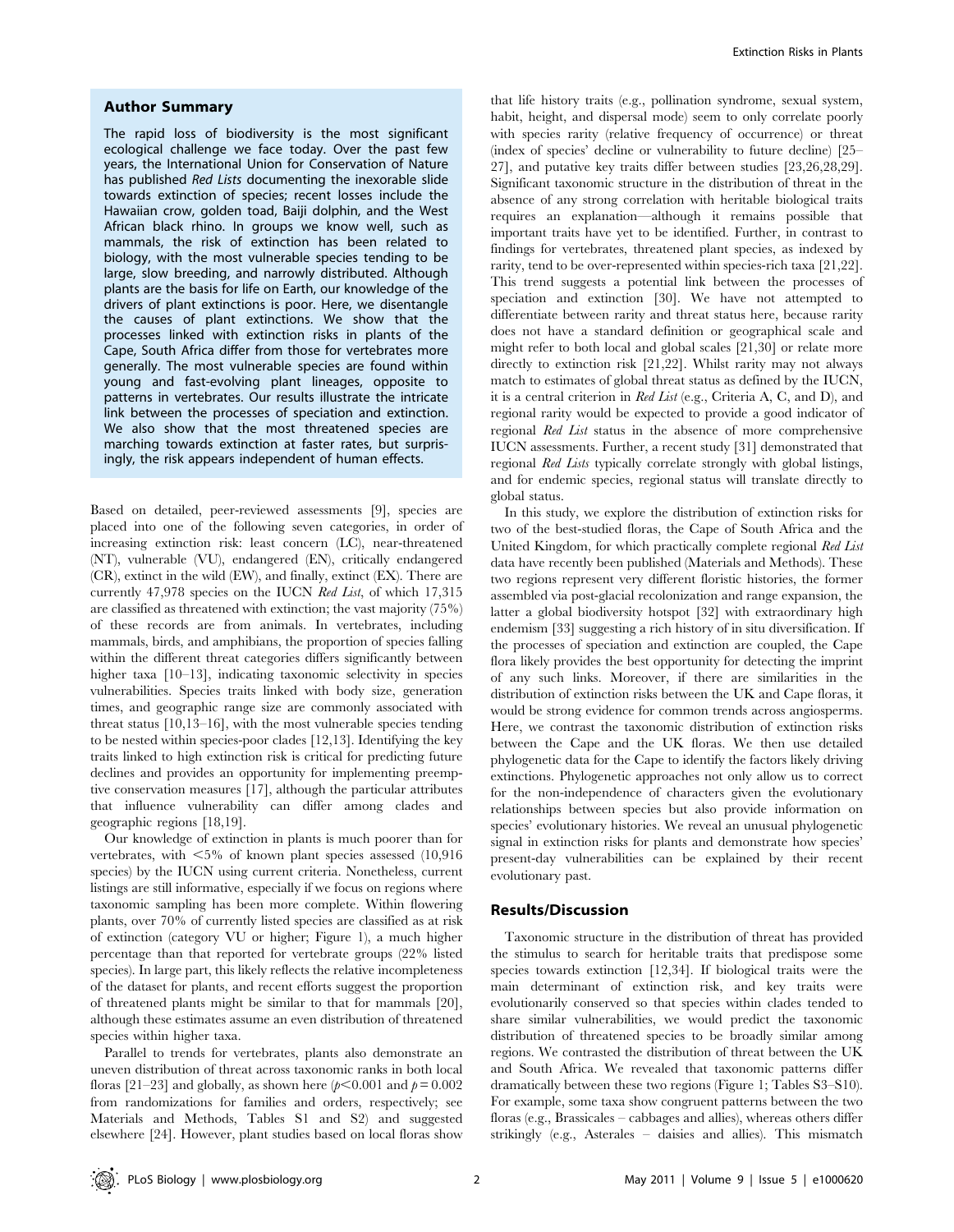

Figure 1. Taxonomic distribution of threat. Global number of angiosperm species listed within each category of the IUCN Red List (A). Comparison of the taxonomic distribution of extinction risk between the South African (B) and the British (C) floras (Tables S3–S10). Families with higher than expected proportions of threatened species are shown in red, and families with significantly lower proportions of threatened species are shown in blue (five most extreme families shown). The dashed line represents the mean proportion of threatened species across all families. doi:10.1371/journal.pbio.1000620.g001

indicates that, as shown for other groups [18,19], geography as well as biology are important in determining vulnerabilities in plants. To disentangle the factors underlying extinction risks we need, therefore, to access not only comprehensive Red List data but also detailed information on geography and phylogeny. Uniquely, the Cape of South Africa, a renowned biodiversity hotspot for plant life, provides an ideal case study.

The Cape flora has been the focus of recent Red List assessments [35], and a phylogenetic tree depicting the evolutionary relationships among 735 plant genera based upon molecular data is available [36], along with fine-scaled regional distribution records [37]. Here, although we detected an uneven distribution of threatened species across higher taxa, we found no evidence for more closely related lineages to contain similar proportions of threatened species  $(p>0.05$  from randomizations using Blomberg et al.'s K-statistic [38]), consistent with the weak correlations between life history traits and species vulnerabilities in plants.

Previous studies have suggested a positive link between rarity and species richness in plants [21,30]. Using generalized linear modeling (GLM) of threat in genera endemic to the Cape, we show that lineages with a higher proportion of threatened species are not only species rich but also young and rapidly diversifying  $(z=5.86, p<0.001; z=-6.99, p<0.001; z=5.54, p<0.001, \text{ from}$ GLMs for richness, age, and diversification, respectively; Table 1). Moreover, in multiple regression including both age and richness as predictor variables, the relationship between threat and species richness is weaker, with taxon age the dominant predictor in the model (partial deviance explained  $= 0.11$  versus 0.17 for richness and age, respectively; Materials and Methods). Therefore, by incorporating information from phylogeny, we demonstrate that the link between richness and threat is in part a likely product of both factors co-varying with clade age, which correlates tightly with diversification rate—younger clades (genera) have diversified at faster rates (Spearman's  $rho = -0.95$ ). Analogous results were

Table 1. Generalized linear models of extinction risk against species richness, taxon age, and diversification (genera endemic to the Cape of South Africa).

| Model          | AIC    | <b>Explanatory</b><br>Variable(s) | Coefficient(s) | $\mathbf{z}$ | Value<br>D |
|----------------|--------|-----------------------------------|----------------|--------------|------------|
|                | 385.07 | species richness                  | 0.512          | 5.856        | < 0.001    |
|                | 363.72 | taxon age                         | $-0.390$       | $-6.99$      | < 0.001    |
| $\overline{3}$ | 390.11 | diversification rate              | 0.0001         | 5.538        | < 0.001    |
|                | 356.04 | species richness                  | 0.294          | 3.0674       | 0.002      |
|                |        | taxon age                         | $-0.316$       | $-5.29$      | < 0.001    |

doi:10.1371/journal.pbio.1000620.t001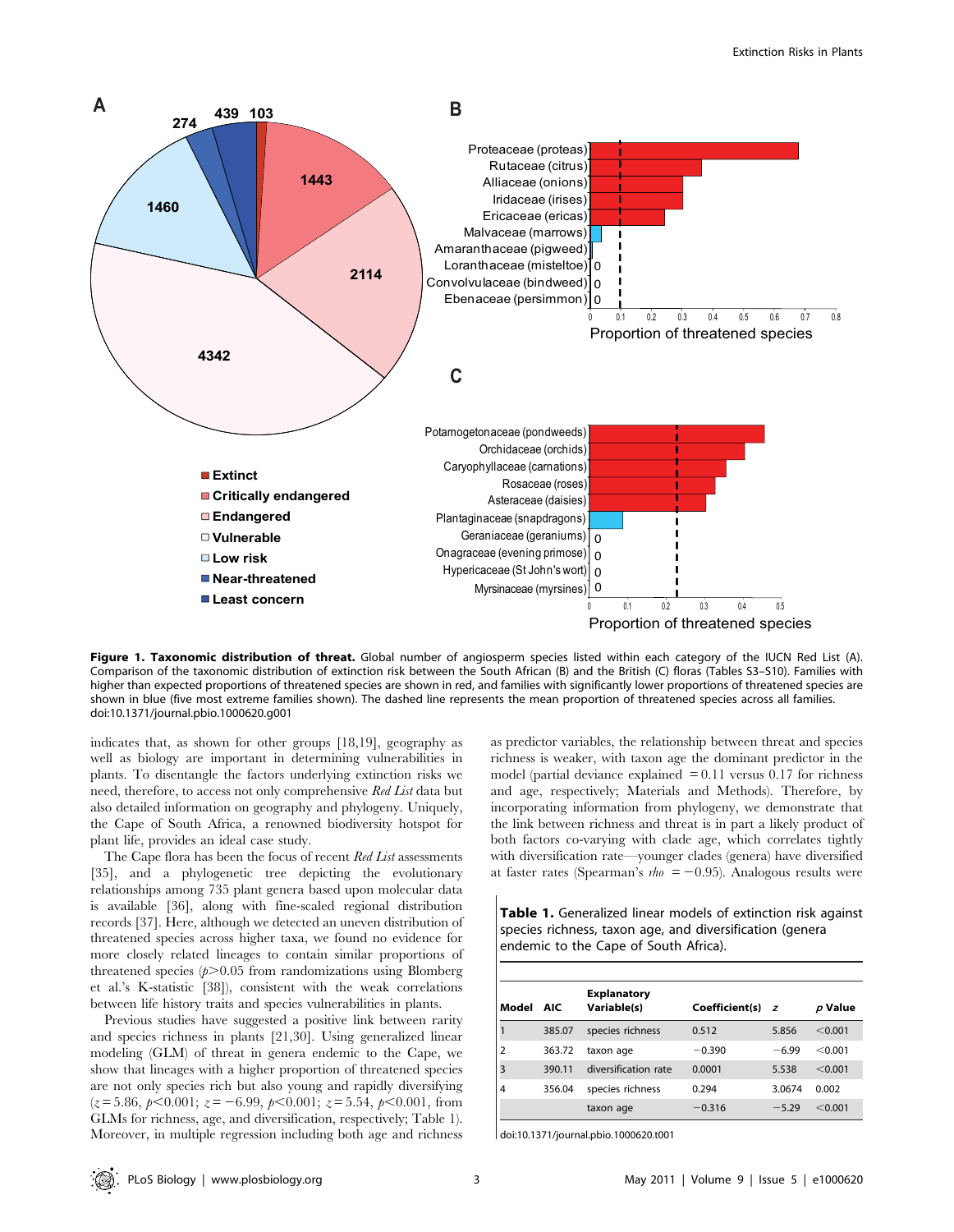obtained when weighting GLMs either by number of listed species within each genus or the ratio of listed to non-listed species within each genus (Materials and Methods; Tables S11 and S12), and when controlling for phylogenetic covariance, but with diversification rate the better predictor (Table S13). Threatened species cluster in young, rapidly diversifying lineages. To evaluate further the link between clade diversification and extinction risks, we then searched for more information on radiating lineages within in the Cape.

We identified 11 "Cape clades," clades thought to have initially diversified in the Cape and with the majority of species indigenous to the Cape Floristic Region [39], for which near-complete species-level phylogenies have been produced previously or for this study (Table 2). For each clade, we used a continuous linear scale between 0 (LC) and 5 (EW) to quantify extinction risks [15]. We partitioned the variance in risk among and between clades to derive an index of the risk disparity through time (DTT) [40]. The disparity value at a given point in time is then the ratio of the average disparity of subclades for which ancestral lineages were present at that time relative to the disparity of all species within the clade [40]. We compared DTT to two alternative null models: first, assuming a Brownian motion model, in which species differences accumulate over time in a manner analogous to a random walk, and second, a punctuated model in which extinction risk was apportioned asymmetrically between daughter species at speciation (Materials and Methods). Although DDT plots are somewhat autocorrelated through time, large within-clade variance at the tips does not necessarily constrain within-clade variance to be low towards the root, or vice versa. Indeed, within the limits defined by the clade origin and the present, it is possible for clades to fall completely above expected values from our null models (e.g., compare DDT for Disa to the Brownian expectations).

A Brownian motion model of trait change was strongly rejected (Table 2, Figure 2), and biologically significant phylogenetic signal in threat was only detected within *Moraea*  $(K = 0.39$  versus an expectation of  $K = 1.0$  for a Brownian motion model and  $K = 0$  for absence of phylogenetic signal; see Materials and Methods). These results are inconsistent with a simple, heritable, trait-based model of extinction, although it remains possible that the important traits

influencing extinction risks evolve in a non-Brownian fashion. However, we observed two common trends. First, most variation in extinction risk was between species at the tips of the phylogenetic trees—disparity within clades above the line derived from Brownian expectations (Figure 2) (e.g., Cypereae, Indigofera, Muraltia, Podalyrieae, Protea, and Restionaceae). Second, towards the root of the tree more variation in risk was observed between clades, disparity within clades being below the line derived from Brownian expectations (Figure 2) (e.g., *Disa, Indigofera, Moraea*, and Muraltia). The distribution of extinction risk therefore can be described as fitting a late-burst model of evolution, in which threat is phylogenetically conserved within deep (early diverging) clades but differs between closely related species at the tips of the tree. What process might explain this unusual phylogenetic distribution of extinction risks?

In vertebrates, the least threatened taxa are found in the more diverse clades [12,13], which might be expected from a simplistic assumption that low extinction elevates net diversification (speciation – extinction) rates [12]. We have shown that in plants, the pattern is reversed—more rapidly diversifying clades have more vulnerable species. We suggest this contrast between plants and animals reflects differences in their predominant mode of speciation. Speciation in plants is often associated with the establishment of small, reproductively isolated populations, for example, via occasional long-distance dispersal, flower-pollinator co-evolution, hybridization, and polyploidization [41]. Because small range size is a key IUCN criterion for assessing Red List status [9], rapidly diversifying lineages will then tend to have a high proportion of threatened species. Further, under a model of peripatric speciation, the geographic ranges of recently diverged taxa are also predicted to display large asymmetry in range size [42], explaining large differences in threat status among recently diverged species, and consistent with the late-burst evolutionary model suggested from the DTT plots.

Our simulations assuming punctuated evolution capture well the asymmetry in trait values predicted from a peripatric model of speciation and better predict the disparity between species within clades than the Brownian null (Figure 2). To evaluate more directly the mode of speciation, we repeated the DTT plots with range size as the trait of interest. We show a strikingly similar trend

| Clade                            | Age (my) | <b>Species Sampled (Total in</b><br><b>Clade/Cape Species)</b> | <b>Proportion Threatened</b><br>(Regionally) | <b>Blomberg's K (Brownian</b><br>Expectations $K = 1$ ) |
|----------------------------------|----------|----------------------------------------------------------------|----------------------------------------------|---------------------------------------------------------|
| Cypereae [63]                    | 16.81    | 90 (160/83)                                                    | 0.13                                         | 0.31                                                    |
| Disa [64]                        | 12.86    | 126 (170/92)                                                   | 0.19                                         | 0.14                                                    |
| Indigofera [65]                  | 24.02    | 274 (750/78)                                                   | 0.05                                         | 0.08                                                    |
| Lachnaea <sup>[66]</sup>         | 15.58    | 38 (29/29)                                                     | 0.39                                         | 0.53                                                    |
| Moraea <sup>[67]</sup>           | 6.71     | 161 (196/173)                                                  | 0.26                                         | $0.40*$                                                 |
| Muraltia [68]                    | 17.93    | 76 (115/100)                                                   | 0.32                                         | 0.25                                                    |
| Pentaschistis [69]               | 7.32     | 80 (90/63)                                                     | 0.15                                         | 0.29                                                    |
| Podalyrieae [70]                 | 17.96    | 107 (128/117)                                                  | 0.45                                         | 0.32                                                    |
| Protea <sup>[71]</sup>           | 53.94    | 90 (100/69)                                                    | 0.48                                         | 0.19                                                    |
| Restionaceae <sup>a,b</sup> [72] | 62.45    | 295 (420/180)                                                  | 0.16                                         | $0.02*$                                                 |
| Zygophyllum [73]                 | 2.18     | 61 (132/29)                                                    | 0.09                                         | 0.10                                                    |

Table 2. Species-level phylogenies for Cape clades.

<sup>a</sup>Branch lengths transformed to make tree ultrametric using penalized likelihood as implemented in the APE R-library [74].

**BRestionaceae demonstrates significant phylogenetic signal from randomizations, but the very low K-value (0.02) suggests the covariation with phylogeny is weak.**  $*_{p<0.01}$ 

doi:10.1371/journal.pbio.1000620.t002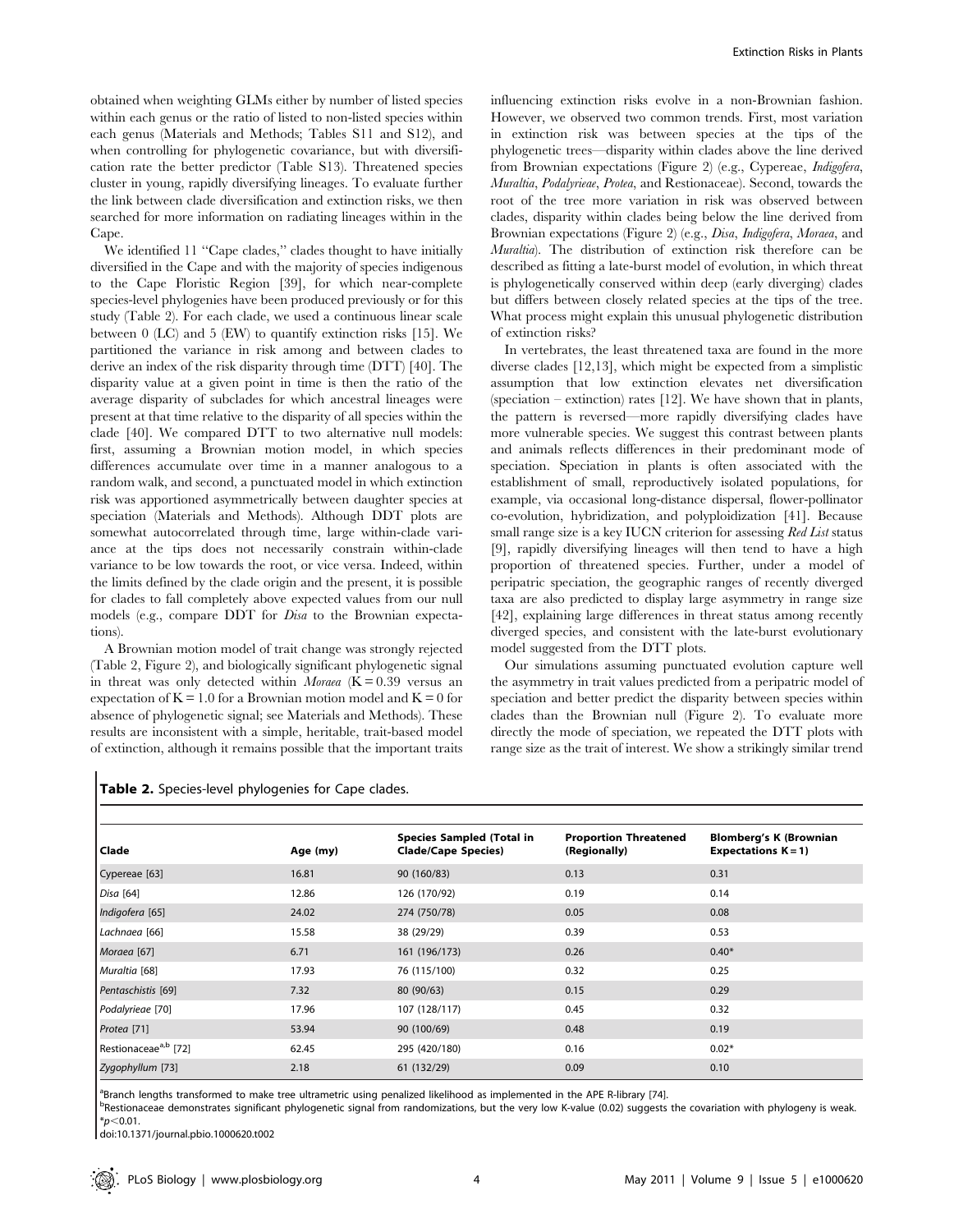

Figure 2. Disparity through time in extinction risk. (A) Cypereae, (B) Disa, (C) Indiogofera, (D) Lachnaea, (E) Muraltia, (F) Pentaschistis, (G) Podalyrieae, (H) Restionaceae, (I) Zygophyllum, (J) Protea, and (K) Moraea. Solid line, observed values; dashed red line, Brownian expectations; dashed blue line, punctuated model (range asymmetry factor = 2, s.d. for evolutionary drift = 2, evolutionary trend = 0.3; Materials and Methods). Clade age is scaled between 0 and 1, with 0 zero representing clade origins and 1 representing the present day. High relative disparity towards the present (e.g., Cypereae, Indigofera, Muraltia, Podalyrieae, Protea, and Restionaceae) indicates that most variation in extinction risk is between species within subclades, i.e. closely related species frequently differ strongly in extinction risk. Low relative disparity towards the root of the tree (e.g., Disa, Indigofera, Moraea, and Muraltia) indicates that most variation in extinction risk is between subclades, i.e. species are more similar in extinction risk within subclades than between subclades. doi:10.1371/journal.pbio.1000620.g002

for large disparity within clades towards the tips of the phylogenetic trees (Figure S1), fitting well the peripatric speciation model. However, less apparent is any trend for greater betweenclade disparity towards the root of the trees (exception Moraea), consistent with evidence showing only weak phylogenetic signal in range size [43,44].

If threat in plants is a product of the speciation process, we might predict extinction risk to be largely independent from anthropogenic drivers, such as habitat loss, which would have important implications for how we manage the conservation of threatened species. We tested this hypothesis using detailed taxonomic distribution data for the Cape [37] and an index of habitat transformation that aggregated the combined impacts of urbanization, cultivation, and alien invasion [45]. We found significant geographic clumping of threat even after correcting for taxonomic richness (Moran's I = 0.07,  $z = 10.11$ ,  $p < 0.01$ ; Figure 2). However, ''extinction hotspots'' did not correlate with habitat transformation (Pearson's  $r = 0.038$ ,  $F = 0.065$ ,  $p = 0.8$ , adjusting degrees of freedom to correct for spatial autocorrelation; Figure 3), suggesting that the current threat status of Cape plants is independent from anthropogenic drivers, although that is not to say that they might not be important in the future. In contrast, but consistent with our findings above, we find that ''extinction hotspots'' reflect locations where lineages have recently diversified (Pearson's  $r = 0.504$ , corrected  $F= 0.534$ , corrected  $p<0.001$ ; Figure 3).

Finally, we looked at the trend in species' risk status over recent years. Because we found that threatened species often represent recently diversified taxa, we might expect over time young species to expand their geographic distributions as they become established and, as a consequence, decrease in perceived vulnerability. If this was the case, IUCN Red List classifications may be misleading, erroneously listing species with small but potentially expanding distributions. However, by comparing consecutive Red Lists of the South African flora (Materials and Methods), we found that the most threatened taxa are marching towards extinction at the fastest pace (ratio of species increasing in threat status against those remaining unchanged or decreasing in status: 43:44 versus 28:62 for genera within the top and bottom tertiles, respectively, ranked using 1996 Red Lists: G-test: G = 12.61,  $p$ <0.001). The species identified as most vulnerable by the IUCN Red List appear firmly committed to extinction. Our results suggest extinction hotspots may therefore represent both cradles and graveyards of diversity—linking the processes of speciation and extinction  $[46, 47]$ .

Our results explain the paradox of strong phylogenetic structure in extinction risk in the absence of biological predictors at the species level. Speciation via peripheral isolates will result in asymmetry in range size—and therefore threat status—between closely related species that tend to share similar suites of biological traits. However, differences among lineages in the propensity to diversify will result in deeper phylogenetic structure of threat. Our simulations, assuming asymmetry in daughter lineages, fit well the observed disparity in species values within clades. However, we did not replicate the trend for deeper phylogenetic structure because we made the simplifying assumption that diversification rates were independent from trait values (a necessary limitation allowing us to simulate trait evolution along the branches of the empirical set of phylogenies). Finally, because diversification is also influenced by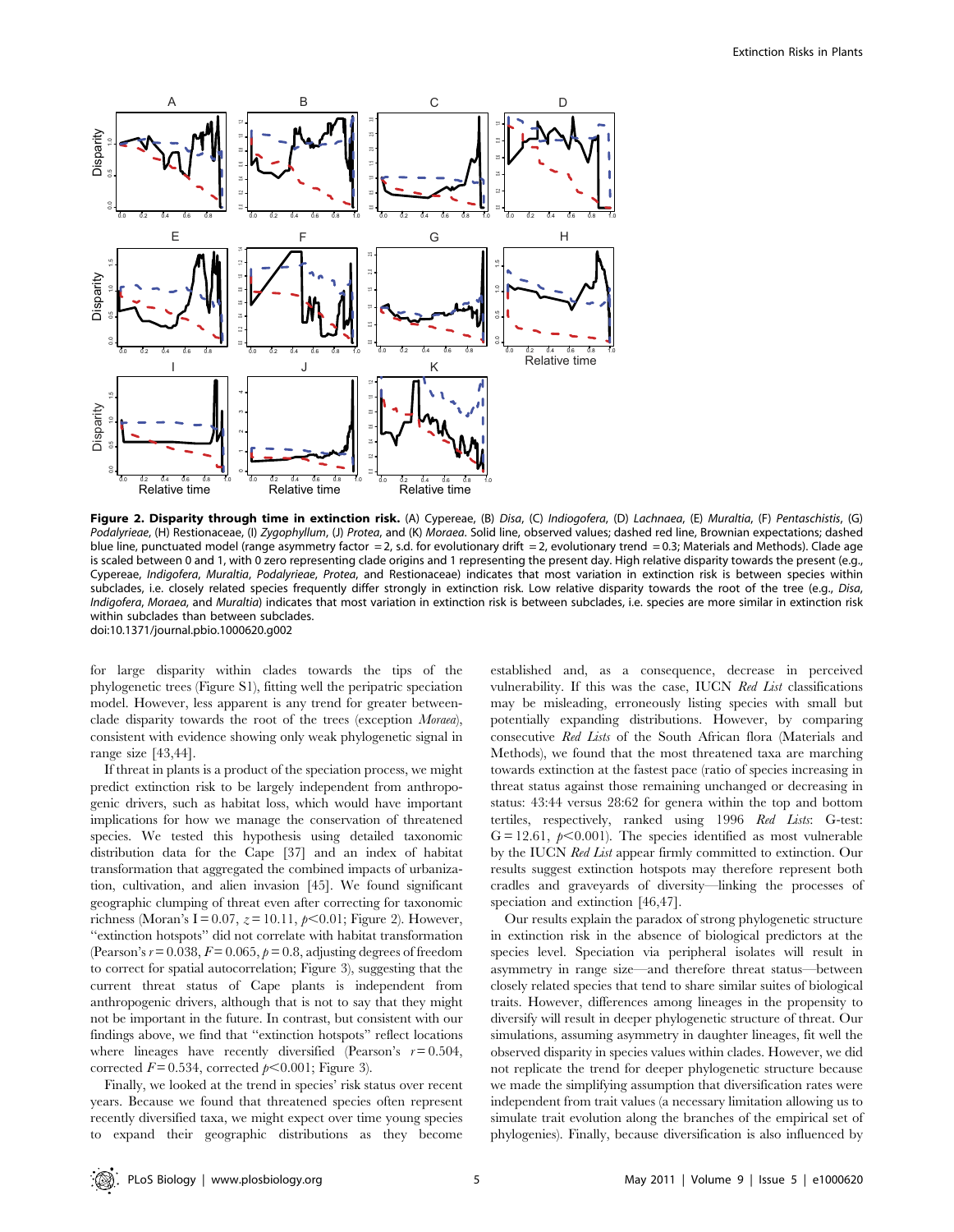

Figure 3. Geography of threat in the Cape of South Africa. Threat (A) correlates with diversification rates (B) rather than habitat transformation (C). Colors reflect interpolated values derived from QDS cell centre points using Ordinary Kriging with a 12-cell neighborhood and scaled from high (red) to low (blue). Point estimates for threat and rates from mean values for endemic genera. doi:10.1371/journal.pbio.1000620.g003

locations, traits that predispose species to diversify in one environment may fail to do so in another [48,49], explaining regional variation in both threat and species richness.

# Conclusion

As we move towards assembling the complete tree-of-life, there has been increasing emphasis on preserving phylogenetic diversity [50,51]. Recently, Vamosi and Wilson [24] suggested that globally we risk losing a disproportionate amount of angiosperm evolutionary history as we lose the most vulnerable species to extinctions. Using more detailed phylogenetic information, we show that plant extinctions may result in little loss of evolutionary history, at least in biodiversity hotspots where much of present-day diversity is a product of recent speciation. It is possible that the processes driving extinction in relict lineages are different from those for young diversifying lineages and that there exist two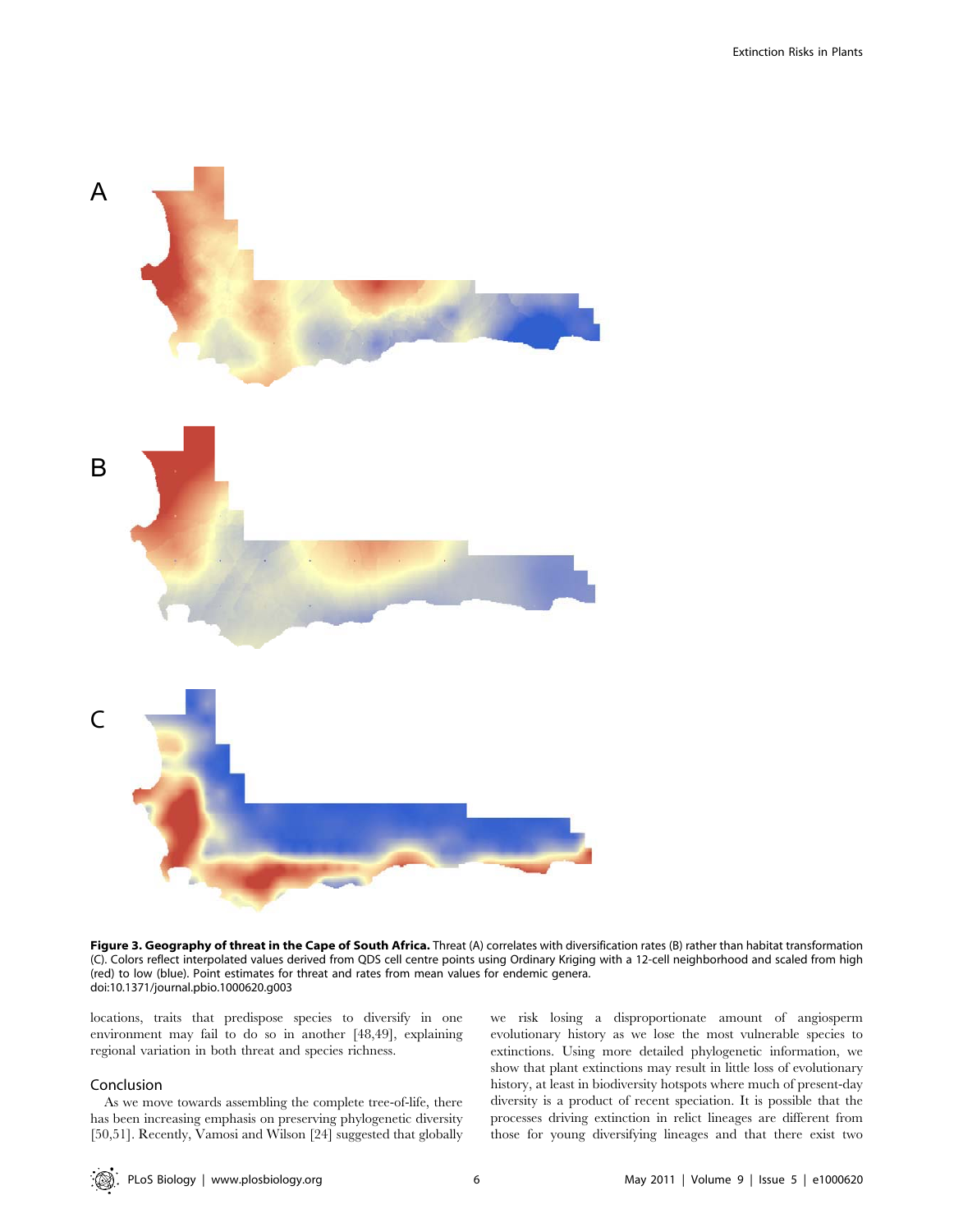classes of globally threatened plant species. Estimating the true impact of plant extinctions on the loss of evolutionary history across the angiosperm tree-of-life will therefore require detailed knowledge of the interspecific phylogenetic relationships within higher taxa. Our results linking speciation and extinction derive from an analysis of the unique flora found within the Cape region of South Africa and might not extrapolate across less diverse biomes with different evolutionary histories. However, we note that the trend for threatened species to fall within species-poor clades has been observed within the relatively depauperate floras of the UK [22] and North America [21]. We suggest that species turnover (speciation and extinction) might be rapid generally for plants, and high extinction rates may not be unusual over evolutionary timescales. Because even rapid speciation occurs over timescales too long for practical management [52], conservation efforts must focus urgently on reducing rates at which species are being lost [53–55]. However, if we wish to maximize the preservation of the tree-of-life [11], we must consider whether plants and animals may be best served by different assessment criteria when deciding upon conservation priorities. For example, for plants, investing in currently less threatened but still vulnerable species in more evolutionary distinct clades might be the most sensible conservation strategy, whereas for vertebrates the IUCN Red List may provide a more straightforward index for conservation decision making.

## Materials and Methods

## Taxonomic and Phylogenetic Data

Plant species *Red List* data were extracted from the following sources: (1) Global data: The IUCN Red List of Threatened Species (http://www.iucnredlist.org, accessed August 2009); (2) UK flora: Joint Nature Conservation Committee's Vascular Plant Red Data List for Great Britain 2006 (http://www.jncc.gov.uk); and (3) South African flora: the Interim Global Status for plants published online by the South African National Biodiversity Institute (SANBI: http://www.sanbi.org/; accessed June 2008), and the Beta version of South African Plant Red List including all assessed taxa and their status (SANBI: http://www.sanbi.org/; accessed October 2010). An updated print version is now available from the Pretoria National Botanical Garden [35].

Plant names were synonymized to agree with the Angiosperm Phylogeny Group [56] taxonomy.

We used IUCN Red List categories to classify each listed species as either threatened (vulnerable [VU], endangered [EN], critically endangered [CR], extinct in the wild [EW], and extinct [EX]) or non-threatened (least concern [LC] and near-threatened [NT]). Taxonomic structure was evaluated by recording the ratio of threatened to non-threatened species recorded within higher taxa (families, orders, and, for the local floras, APG [56] higher taxonomic class) and calculating the variance across taxa. Significance was assessed by randomizing species membership among taxa and recalculating the ratio of threatened species within each random assemblage, keeping number of species per taxon constant. Taxa with significantly more or less threatened species were identified by comparing the observed proportion of threatened species with expectations from the randomizations. The  $p$  values were determined from 1,000 random draws.

Last, we synonymized 1996 [57] and 2007 Interim Global Status for the South African flora so that extinction risk categories were broadly equivalent, and we scored species included in both listing as  $+1$  if threat increased or  $-1$  if threat decreased. We then derived an index of change in threat status by summing species values within each genus. Because criteria used in the 1996 and

2007 listing were not directly comparable, we evaluated whether species identified as the most vulnerable to extinction in the 1996 listing were more or less threatened in the subsequent assessment by contrasting trends between the top third most threatened taxa with trends within the bottom third (least threatened taxa), ranked using the 1996 listing.

We quantified phylogenetic signal in extinction risk for the Cape flora using Blomberg's K-statistic [38] on the recent comprehensive phylogenetic tree of Cape genera [36]. We use the proportion of threatened species within genera, as described above, as our index of threat. Significance was calculated by randomizing the tips of the tree and recalculating K (1,000 replicates). The K statistic compares the distribution of phylogenetically independent contrasts across nodes within the clade [58], to expectations under a Brownian motion model of trait evolution. Because our metric of extinction risk is bounded between 1 and 0 and therefore violates assumptions of normality, we report only the  $p$  values from randomizations.

Within the Cape flora, we characterized the phylogenetic distribution of extinction risk across 11 exemplar clades resolved at the species level (Table 2). For each clade we then described variance in extinction risk between and within clades using Harmon and colleagues' index of disparity through time (DTT) [40]. DTT is derived from the standardized mean pair-wise distance between species and therefore does not necessitate the reconstruction of ancestral states. Values of DTT near 0 indicate that most of the variation is partitioned between clades, whereas values near 1 indicate that most variation is among species within subclades. Because at the limits DTT must be 1 at the root and 0 at the tips, we compared observed values to two alternative null models. First, we derived expectations under a null model of Brownian motion. Second, we simulated a model of punctuated evolution in which daughter lineages are assigned trait values asymmetrically at speciation. Following divergence, one daughter lineage inherits a value that differed from the parental lineage by some constant factor, and the other daughter lineage assumes the parental value. Prior to subsequent diversification, both lineages evolve trait distances with a drift factor taken from a normal distribution with mean zero and a given standard deviation plus an evolutionary trend for the smaller lineage to expand in size. This latter simulation might be considered to approximate a model of range size evolution assuming speciation via peripheral isolates, in which one daughter lineage has restricted initial geographic distribution. To evaluate the link between speciation mode and extinction risk directly, we then repeated the analysis of DTT using range size as the trait of interest. Here we estimate range size as the number of quarter degree squares with presence data for each species [37]. If speciation via peripheral isolates is common, we would expect large disparity in range size between species within clades towards the tips of the phylogeny. We did not attempt to link speciation and extinction rates with trait values because to compare DTT plots phylogenetic topology must be identical. Simulations were implemented in the GEIGER R-library [59]. R-code for the punctuated model is available from the authors.

## Regression Models

For all Cape genera we compiled data on species richness (n) [60], time to most recent common ancestor (millions of years; my), and net diversification rates (log[n]/my). We then constructed a series of regression models to describe the relationships between threat and taxon age, richness, and diversification rate. Statistical models were constructed in the R statistical package (http://www. r-project.org/). First, we generated a series of single-predictor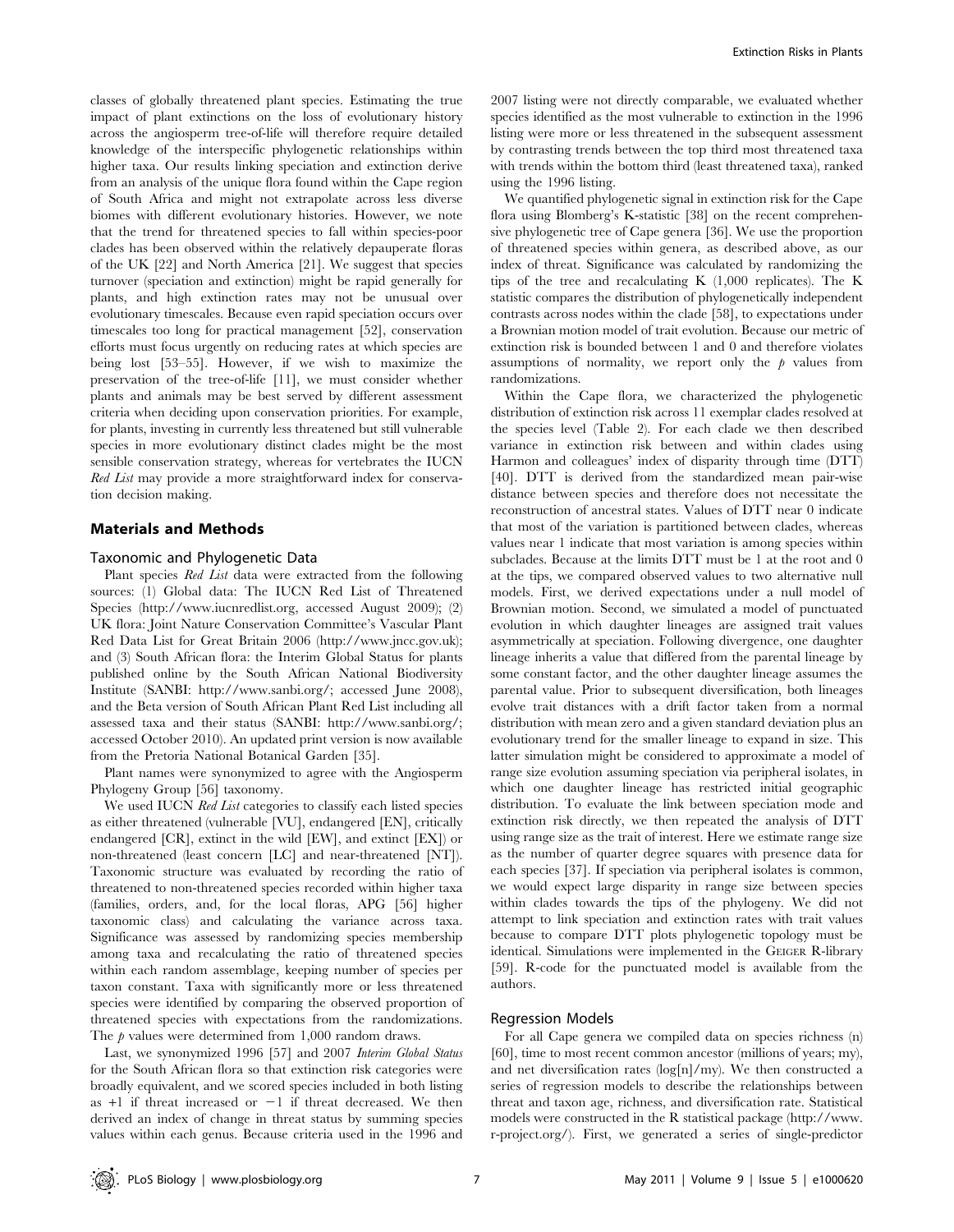generalized linear models (GLMs) with the proportion of threatened species in each genus as the response and assuming binomial errors. Species richness and diversification rates were log transformed, and taxon ages square-root transformed prior to model fitting. Second, we constructed a two-predictor model including both species richness and age as explanatory variables. Model fits were assessed using Akaike's information criterion. The marginal contributions of each variable in the two-predictor model were estimated as the additional percent deviance explained by inclusion of that variable to the reduced model. Because missing lineages might result in overestimation of taxon ages and hence underestimation of diversification rates, we focused our analyses on genera endemic to the Cape. Cape endemics are most likely to have their sister clades also included in the phylogenetic tree, and therefore subtending branches will not be broken by the addition of missing taxa; nonetheless, models including all Cape genera also supported the significant relationship between taxon age and threat (not shown).

We evaluated model sensitivity in two ways. First, we repeated the set of regression models weighting the data by (1) the logarithm of the number of Red List records for each genus, thereby assuming our estimates of threat are more reliable for genera where multiple species have been assessed, although this will also down-weight the influence of species-poor taxa, and (2) the ratio of listed species to total clade species richness, providing an indication of the impact of missing (unlisted) species. Second, we generated a phylogenetic distance matrix  $(\sqrt{my})$  and used partial Mantel tests to determine the relationship between threat and diversification whilst controlling for phylogenetic relatedness.

#### Geographic Analyses

We extracted the list of genera within each quarter degree square in the Cape from the PRECIS database [37]. We then calculated the mean proportion of threatened species and mean diversification rate for genera within cells, as well as a per-cell index of human impact on the environment [45]. Spatial correlation coefficients were calculated using Pearson's correlation coefficient (r) for grid cells and controlling for spatial covariance when estimating the statistical significance by adjusting degrees of freedom [61]. First, we estimated the correlation strength between mean threat and human impact, because habitat transformation is thought to be a key driver of species extinctions. Second, we estimated the correlation strength between threat and diversification, because this was the best of our predictor variables from the regression models (above). Spatial analysis was performed in ArcMap (9.2 Environmental Systems Research Institute Inc.) and SAM (Spatial Analysis in Marcoecology v3.0) [62].

#### Supporting Information

Figure S1 Disparity through time in range size.

Found at: doi:10.1371/journal.pbio.1000620.s001 (0.03 MB PDF)

Table S1 IUCN Red List data summarized for angiosperm families.

# References

- 1. Pimm SL, Russell GJ, Gittleman JL, Brooks TM (1995) The future of biodiversity. Science 269: 347–350.
- 2. Mace G, Masundire H, Baillie JEM (2005) Biodiversity. In: Hassan R, Scholes R, Ash N, eds. Ecosystems and human well-being: Current state and trends: findings of the condition and trends working group. Washington: Island Press. pp 77–122.
- 3. Vitousek PM, Mooney HA, Lubchenco J, Melillo JM (1997) Human domination of Earth's ecosystems. Science 277: 494–499.

Found at: doi:10.1371/journal.pbio.1000620.s002 (0.03 MB PDF)

Table S2 IUCN Red List data summarized for angiosperm orders.

Found at: doi:10.1371/journal.pbio.1000620.s003 (0.02 MB PDF)

Table S3 South African families. Found at: doi:10.1371/journal.pbio.1000620.s004 (0.03 MB PDF)

Table S4 South African orders. Found at: doi:10.1371/journal.pbio.1000620.s005 (0.02 MB PDF)

Table S5 South African APG taxonomic class 4. Found at: doi:10.1371/journal.pbio.1000620.s006 (0.02 MB PDF)

Table S6 South African APG taxonomic class 5. Found at: doi:10.1371/journal.pbio.1000620.s007 (0.02 MB PDF)

Table S7 UK families. Found at: doi:10.1371/journal.pbio.1000620.s008 (0.03 MB PDF)

Table S8 UK orders. Found at: doi:10.1371/journal.pbio.1000620.s009 (0.02 MB PDF)

Table S9 UK APG taxonomic class 4. Found at: doi:10.1371/journal.pbio.1000620.s010 (0.02 MB PDF)

Table S10 UK APG taxonomic class 5. Found at: doi:10.1371/journal.pbio.1000620.s011 (0.02 MB PDF)

Table S11 Generalized linear models of extinction risk against species richness, taxon age, and diversification (genera endemic to the Cape of South Africa), weighted by number of listed species within each genus (compare with Table 1, main text).

Found at: doi:10.1371/journal.pbio.1000620.s012 (0.02 MB PDF)

Table S12 Generalized linear models of extinction risk against species richness, taxon age, and diversification (genera endemic to the Cape of South Africa), weighted by the ratio of listed species to total clade species richness within each genus (compare with Table 1, main text).

Found at: doi:10.1371/journal.pbio.1000620.s013 (0.02 MB PDF)

Table S13 Correlation coefficients between extinction risk, species richness, and taxon age, from Mantel tests controlling for phylogenetic non-independence among genera (compare with GLMs, Tables 1, S11, and S12).

Found at: doi:10.1371/journal.pbio.1000620.s014 (0.02 MB PDF)

## Acknowledgments

We thank A. Mooers, S. Knapp, G. Mace, A. Purvis, A. Balmford, and T. Barraclough for comments on an earlier version of this manuscript, and C. Galley, P. Goldblatt, J. Manning, and P. Linder for sharing data.

#### Author Contributions

The author(s) have made the following declarations about their contributions: Conceived and designed the experiments: TJD RMC VS. Performed the experiments: TJD. Analyzed the data: TJD LJH. Contributed reagents/materials/analysis tools: GFS DUB JSB BB RMC FF LJH AMM BS YS MvdB VS. Wrote the paper: TJD VS.

- 4. Haberl H, Erb KH, Krausmann F, Gaube V, Bondeau A, et al. (2007) Quantifying and mapping the human appropriation of net primary production in earth's terrestrial ecosystems. Proc Natl Acad Sci U S A 104: 12942–12947.
- 5. Thuiller W (2007) Biodiversity—climate change and the ecologist. Nature 448: 550–552.
- 6. Butchart SHM, Stattersfield AJ, Baillie J, Bennun LA, Stuart SN, et al. (2005) Using Red List Indices to measure progress towards the 2010 target and beyond. Phil Trans R Soc B 360: 255–268.